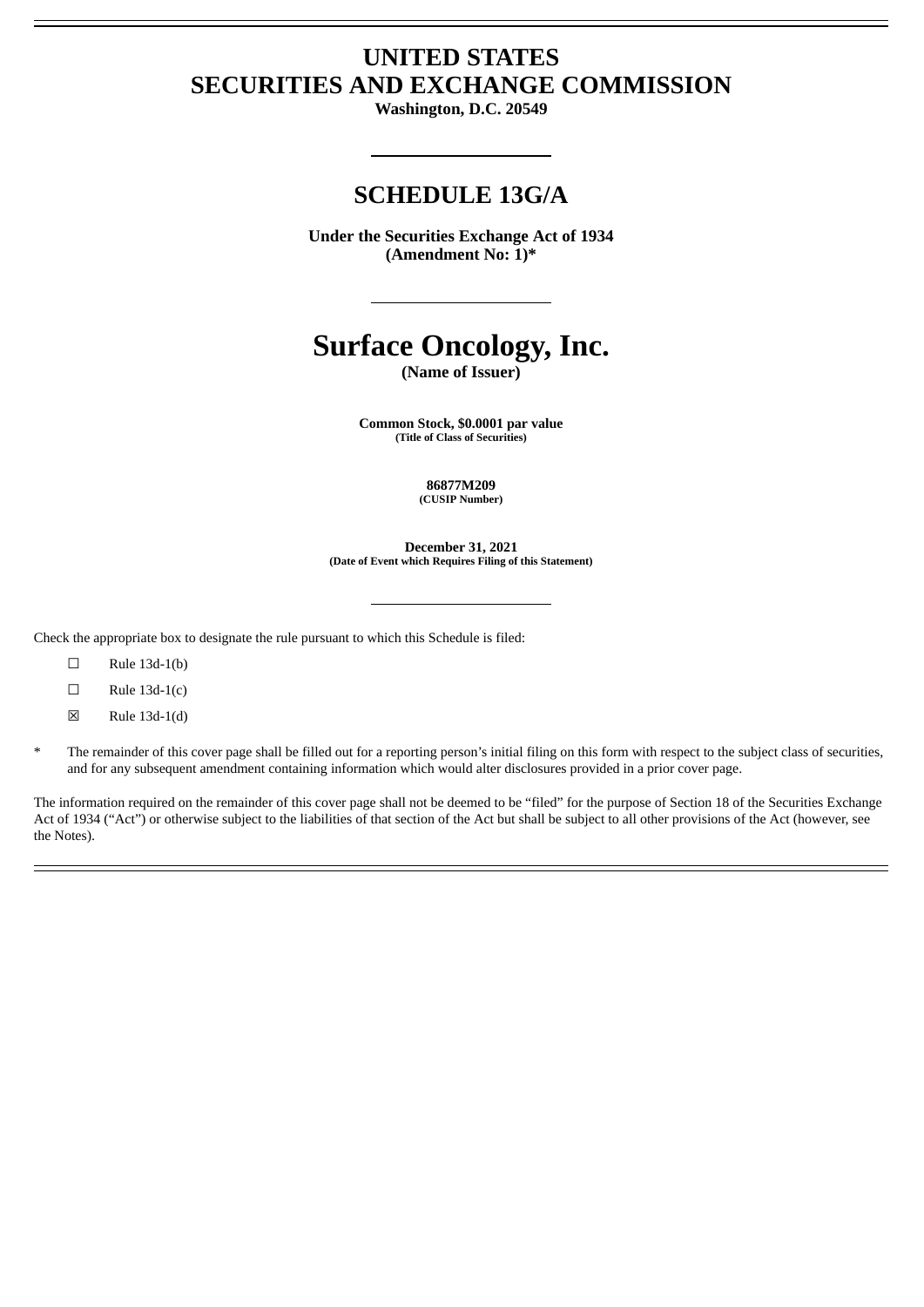| 1.                                                                        | Names of Reporting Persons                                                            |            |                                                              |  |  |  |
|---------------------------------------------------------------------------|---------------------------------------------------------------------------------------|------------|--------------------------------------------------------------|--|--|--|
|                                                                           | Lilly Ventures Fund I LLC                                                             |            |                                                              |  |  |  |
| Check the Appropriate Box if a Member of a Group (See Instructions)<br>2. |                                                                                       |            |                                                              |  |  |  |
|                                                                           | (a) $\Box$                                                                            | (b) $\Box$ |                                                              |  |  |  |
| $\overline{3}$ .                                                          | <b>SEC Use Only</b>                                                                   |            |                                                              |  |  |  |
|                                                                           |                                                                                       |            |                                                              |  |  |  |
|                                                                           | Citizenship or Place of Organization<br>$\overline{4}$ .                              |            |                                                              |  |  |  |
|                                                                           | Delaware                                                                              |            |                                                              |  |  |  |
|                                                                           |                                                                                       | 5.         | <b>Sole Voting Power</b>                                     |  |  |  |
|                                                                           | <b>NUMBER OF</b>                                                                      |            | $\boldsymbol{0}$                                             |  |  |  |
|                                                                           | <b>SHARES</b>                                                                         | 6.         | <b>Shared Voting Power</b>                                   |  |  |  |
|                                                                           | <b>BENEFICIALLY</b>                                                                   |            | 1,593,997(1)                                                 |  |  |  |
|                                                                           | <b>OWNED BY</b><br><b>EACH</b>                                                        |            | <b>Sole Dispositive Power</b>                                |  |  |  |
|                                                                           | <b>REPORTING</b>                                                                      |            |                                                              |  |  |  |
| <b>PERSON</b><br>WITH                                                     |                                                                                       | 8.         | $\overline{0}$<br><b>Shared Dispositive Power</b>            |  |  |  |
|                                                                           |                                                                                       |            |                                                              |  |  |  |
|                                                                           |                                                                                       |            | 1,593,997(1)                                                 |  |  |  |
| 9.                                                                        |                                                                                       |            | Aggregate Amount Beneficially Owned by Each Reporting Person |  |  |  |
|                                                                           | 1,593,997(1)                                                                          |            |                                                              |  |  |  |
| 10.                                                                       | Check Box if the Aggregate Amount in Row 9 Excludes Certain Shares (See Instructions) |            |                                                              |  |  |  |
|                                                                           | $\Box$                                                                                |            |                                                              |  |  |  |
| 11.                                                                       | Percent of Class Represented by Amount in Row (9)                                     |            |                                                              |  |  |  |
|                                                                           | $3.5\%(2)$                                                                            |            |                                                              |  |  |  |
| 12.                                                                       | Type of Reporting Person (See Instructions)                                           |            |                                                              |  |  |  |
|                                                                           |                                                                                       |            |                                                              |  |  |  |
|                                                                           | 00                                                                                    |            |                                                              |  |  |  |

(1) As described in Items 5-9 above, Lilly Ventures Fund I LLC ("LV") directly holds 1,593,997 shares of the Issuer's Common Stock. Eli Lilly and Company ("Eli Lilly") has voting and dispositive power over the shares held by LV. As such, each of the Reporting Persons share voting and dispositive power with respect to the shares held by LV.

(2) This percentage is calculated based upon 46,135,245 outstanding shares of Common Stock of the Issuer, as set forth in the Issuer's Quarterly Report on Form 10-Q, filed on November 4, 2021.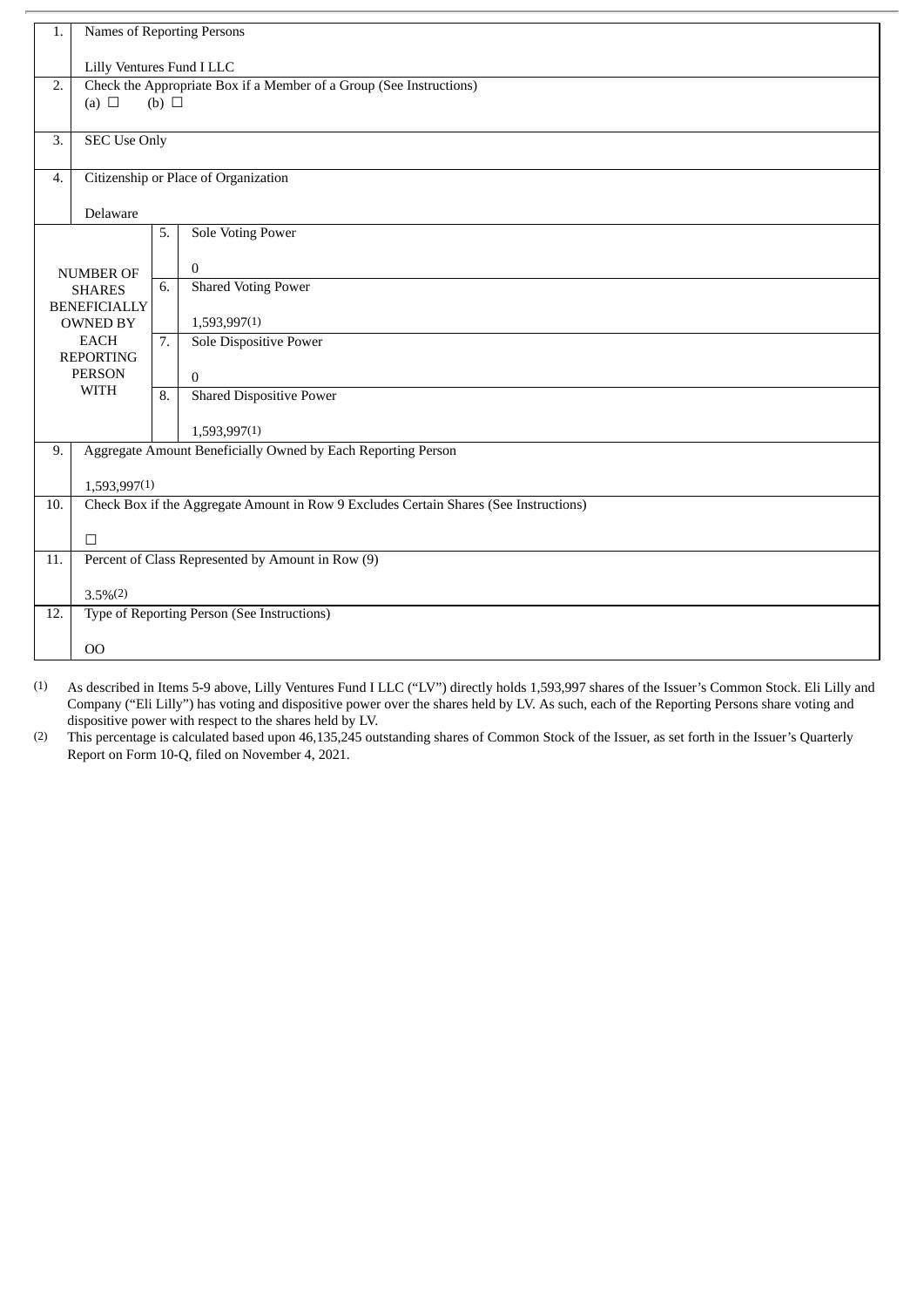| 1.               | Names of Reporting Persons                        |                                                                     |                                                                                       |  |  |  |
|------------------|---------------------------------------------------|---------------------------------------------------------------------|---------------------------------------------------------------------------------------|--|--|--|
|                  | Eli Lilly and Company                             |                                                                     |                                                                                       |  |  |  |
| 2.               | (a) $\Box$                                        | Check the Appropriate Box if a Member of a Group (See Instructions) |                                                                                       |  |  |  |
|                  |                                                   | (b) $\Box$                                                          |                                                                                       |  |  |  |
| $\overline{3}$ . | <b>SEC Use Only</b>                               |                                                                     |                                                                                       |  |  |  |
| 4.               | Citizenship or Place of Organization              |                                                                     |                                                                                       |  |  |  |
|                  | Indiana                                           |                                                                     |                                                                                       |  |  |  |
|                  |                                                   | 5.                                                                  | <b>Sole Voting Power</b>                                                              |  |  |  |
| <b>NUMBER OF</b> |                                                   |                                                                     | $\boldsymbol{0}$                                                                      |  |  |  |
|                  | <b>SHARES</b><br><b>BENEFICIALLY</b>              |                                                                     | <b>Shared Voting Power</b>                                                            |  |  |  |
|                  | <b>OWNED BY</b>                                   | 7.                                                                  | 1,593,997(1)                                                                          |  |  |  |
|                  | <b>EACH</b><br><b>REPORTING</b>                   |                                                                     | <b>Sole Dispositive Power</b>                                                         |  |  |  |
|                  | <b>PERSON</b>                                     |                                                                     | $\mathbf{0}$                                                                          |  |  |  |
| <b>WITH</b>      |                                                   | 8.                                                                  | <b>Shared Dispositive Power</b>                                                       |  |  |  |
|                  |                                                   |                                                                     | 1,593,997(1)                                                                          |  |  |  |
| 9.               |                                                   |                                                                     | Aggregate Amount Beneficially Owned by Each Reporting Person                          |  |  |  |
|                  | 1,593,997(1)                                      |                                                                     |                                                                                       |  |  |  |
| 10.              |                                                   |                                                                     | Check Box if the Aggregate Amount in Row 9 Excludes Certain Shares (See Instructions) |  |  |  |
|                  | $\Box$                                            |                                                                     |                                                                                       |  |  |  |
| 11.              | Percent of Class Represented by Amount in Row (9) |                                                                     |                                                                                       |  |  |  |
|                  | $3.5\%(2)$                                        |                                                                     |                                                                                       |  |  |  |
| 12.              | Type of Reporting Person (See Instructions)       |                                                                     |                                                                                       |  |  |  |
|                  | CO                                                |                                                                     |                                                                                       |  |  |  |

(1) As described in Items 5-9 above, LV directly holds 1,593,997 shares of the Issuer's Common Stock. Eli Lilly has voting and dispositive power over the shares held by LV. As such, each of the Reporting Persons share voting and dispositive power with respect to the shares held by LV.

(2) This percentage is calculated based upon 46,135,245 outstanding shares of Common Stock of the Issuer, as set forth in the Issuer's Quarterly Report on Form 10-Q, filed on November 4, 2021.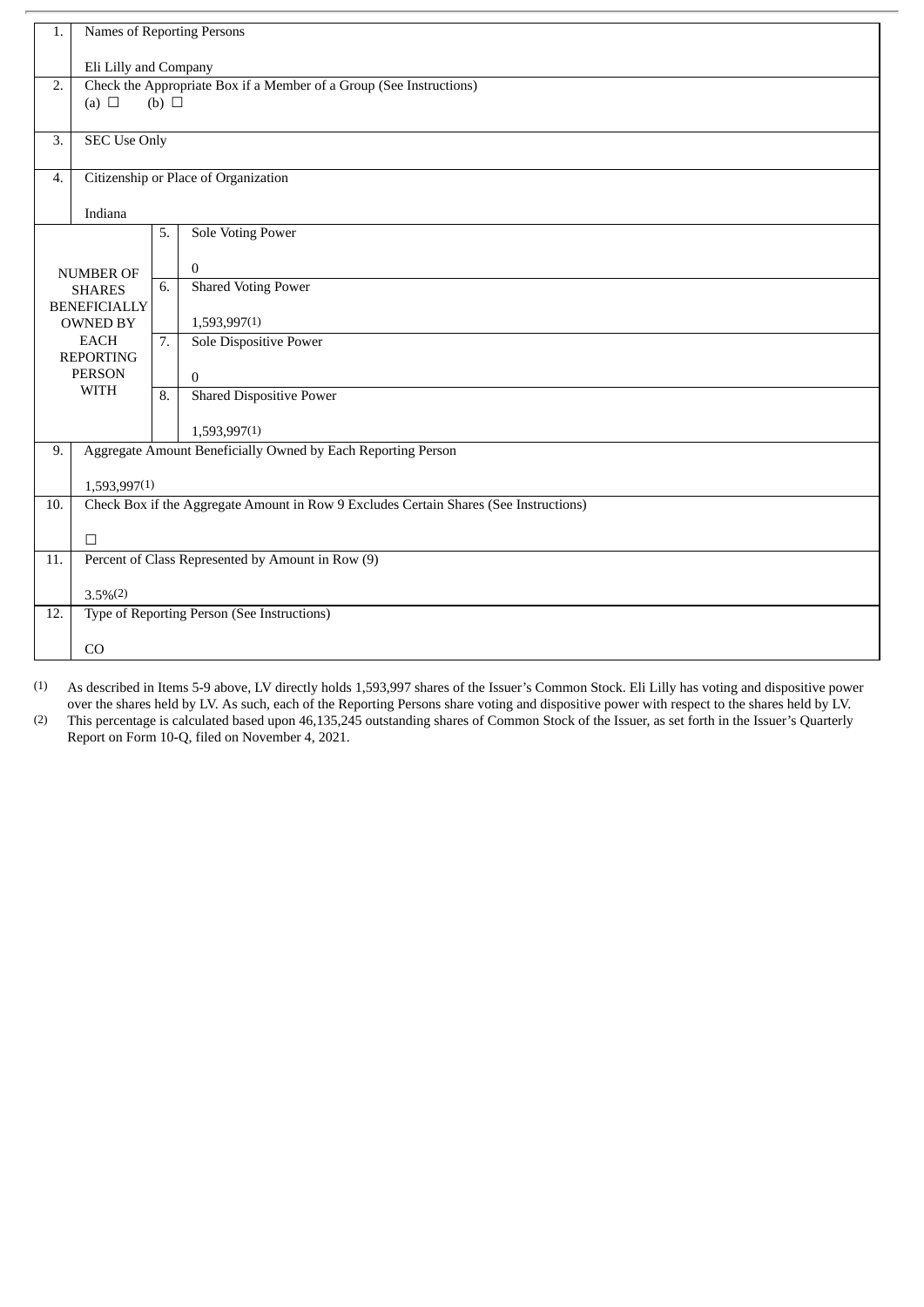| Item 1. | <b>Name of Issuer</b><br>(a) Name of Issuer:<br>Surface Oncology, Inc.                                                      |  |  |  |  |  |  |
|---------|-----------------------------------------------------------------------------------------------------------------------------|--|--|--|--|--|--|
|         | (b) Address of Issuer's Principal Executive Offices: 50<br>Hampshire Street, 8th Floor<br>Cambridge, Massachusetts 02139    |  |  |  |  |  |  |
| Item 2. | <b>Name of Person Filing</b><br>(a) Name:                                                                                   |  |  |  |  |  |  |
|         | Lilly Ventures Fund I LLC<br>Eli Lilly and Company                                                                          |  |  |  |  |  |  |
|         | (b) Address of Principal Business Office:                                                                                   |  |  |  |  |  |  |
|         | c/o Lilly Corporate Center<br>Indianapolis, Indiana 46285                                                                   |  |  |  |  |  |  |
|         | (c) Citizenship:                                                                                                            |  |  |  |  |  |  |
|         | Lilly Ventures Fund I LLC<br>Delaware limited liability company<br>Eli Lilly and Company<br>Indiana corporation             |  |  |  |  |  |  |
|         | (d) Title of Class of Securities:                                                                                           |  |  |  |  |  |  |
|         | Common Stock, \$0.0001 par value                                                                                            |  |  |  |  |  |  |
|         | (e) CUSIP Number:                                                                                                           |  |  |  |  |  |  |
|         | 86877M209                                                                                                                   |  |  |  |  |  |  |
| Item 3. | If this statement is filed pursuant to $\S 240.13d-1(b)$ or $\S 240.13d-2(b)$ or (c), check whether the person filing is a: |  |  |  |  |  |  |

Not applicable.

# **Item 4. Ownership.**

All ownership information is as of December 31, 2021.

(a) Amount Beneficially Owned: See Item 9 of Cover Sheet.

(b) Percent of Class: See Item 11 of Cover Sheet.

(c) Number of shares as to which the person has:

(i) sole power to vote or to direct the vote: See Item 5 of Cover Sheet.

(ii) shared power to vote or to direct the vote: See Item 6 of Cover Sheet.

(iii) sole power to dispose or to direct the disposition of: See Item 7 of Cover Sheet.

(iv) shared power to dispose or to direct the disposition of: See Item 8 of Cover Sheet.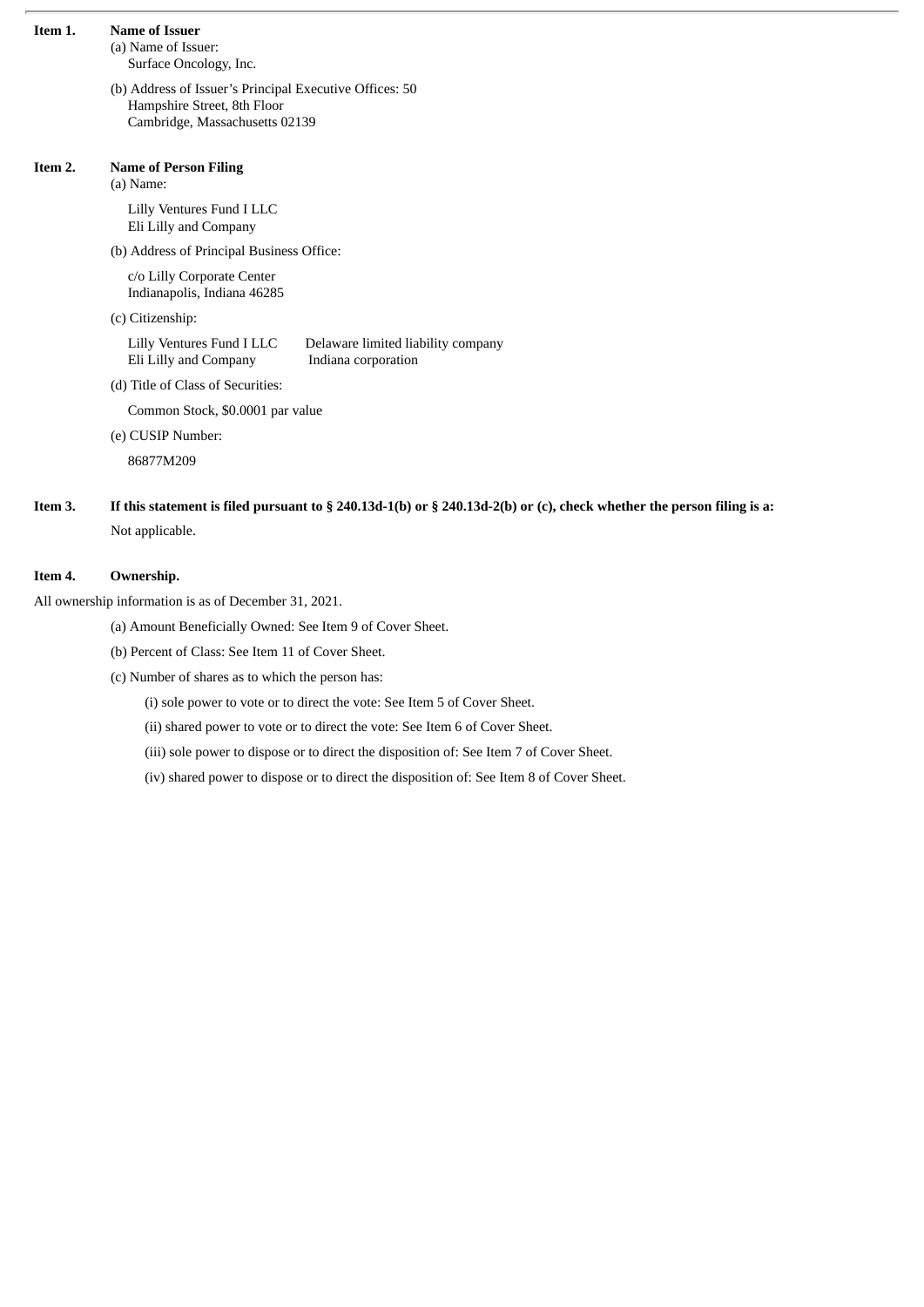| Item 5.  | <b>Ownership of Five Percent or Less of a Class</b>                                                                                                                                                                             |  |  |  |  |  |
|----------|---------------------------------------------------------------------------------------------------------------------------------------------------------------------------------------------------------------------------------|--|--|--|--|--|
|          | If this statement is being filed to report the fact that as of the date hereof the Reporting Persons have ceased to be the beneficial owners<br>of more than five percent of the Common Stock, check the following: $\boxtimes$ |  |  |  |  |  |
| Item 6.  | <b>Ownership of More than Five Percent on Behalf of Another Person</b>                                                                                                                                                          |  |  |  |  |  |
|          | Not Applicable.                                                                                                                                                                                                                 |  |  |  |  |  |
| Item 7.  | Identification and Classification of the Subsidiary Which Acquired the Security Being Reported on By the Parent Holding<br>Company                                                                                              |  |  |  |  |  |
|          | Not Applicable.                                                                                                                                                                                                                 |  |  |  |  |  |
| Item 8.  | <b>Identification and Classification of Member of the Group</b>                                                                                                                                                                 |  |  |  |  |  |
|          | Not Applicable.                                                                                                                                                                                                                 |  |  |  |  |  |
| Item 9.  | <b>Notice of Dissolution of Group</b>                                                                                                                                                                                           |  |  |  |  |  |
|          | Not Applicable.                                                                                                                                                                                                                 |  |  |  |  |  |
| Item 10. | <b>Certification</b>                                                                                                                                                                                                            |  |  |  |  |  |
|          | Not Applicable.                                                                                                                                                                                                                 |  |  |  |  |  |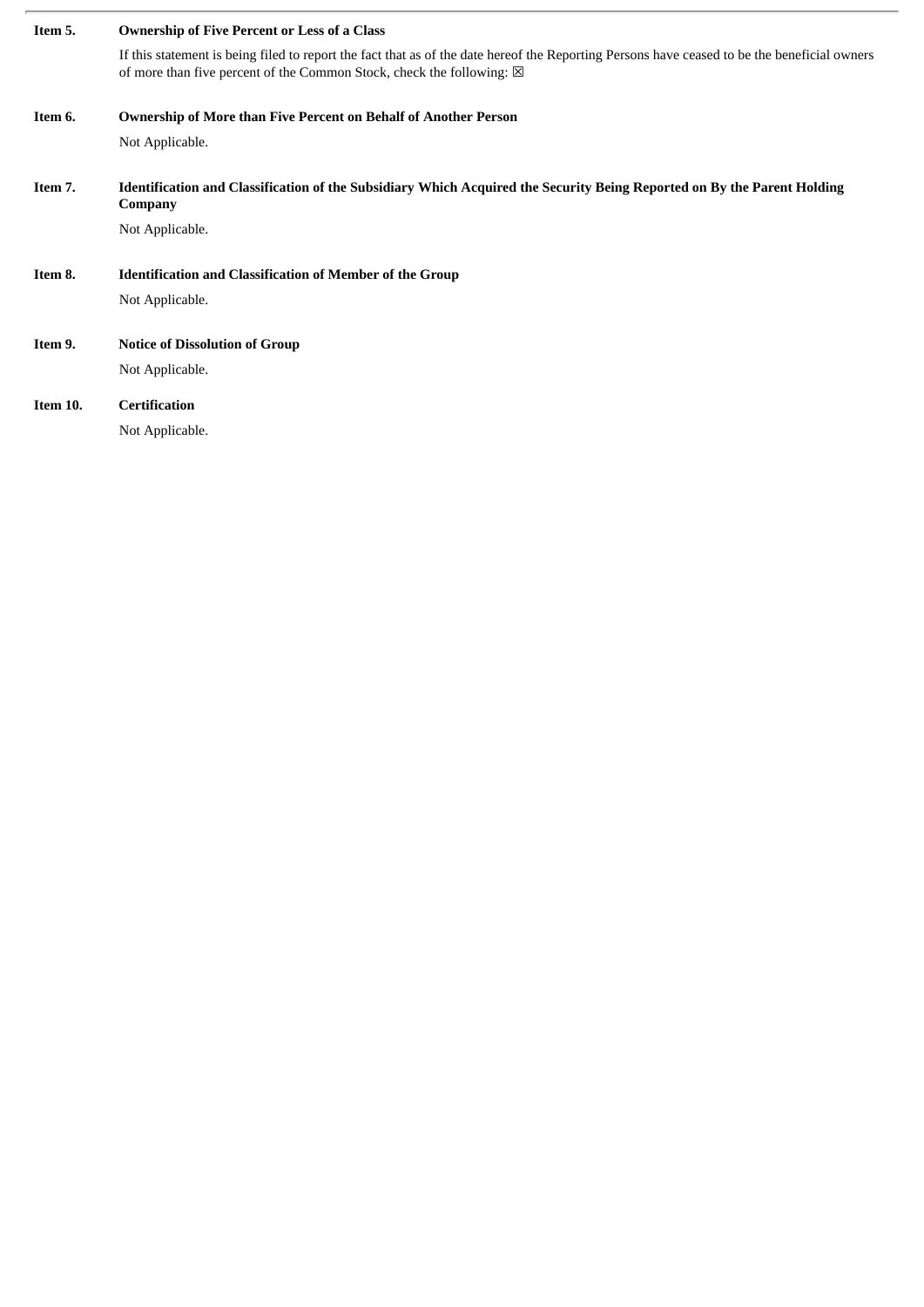#### **SIGNATURES**

After reasonable inquiry and to the best of my knowledge and belief, I certify that the information set forth in this statement is true, complete and correct.

# Dated: February 10, 2022 LILLY VENTURES FUND I LLC

By:  $*$ 

Authorized Signatory

# ELI LILLY AND COMPANY

By:  $**$ 

Authorized Signatory

/s/ Christopher Anderson

\*By: Christopher Anderson Attorney-in-Fact

This Schedule 13G was executed pursuant to a Power of Attorney for Lilly Ventures Fund I LLC filed on the date hereof with the Securities and Exchange Commission and attached as an exhibit hereto.

/s/ Christopher Anderson

\*\*By: Christopher Anderson Attorney-in-Fact

This Schedule 13G was executed pursuant to a Power of Attorney for Eli Lilly and Company filed on the date hereof with the Securities and Exchange Commission and attached as an exhibit hereto.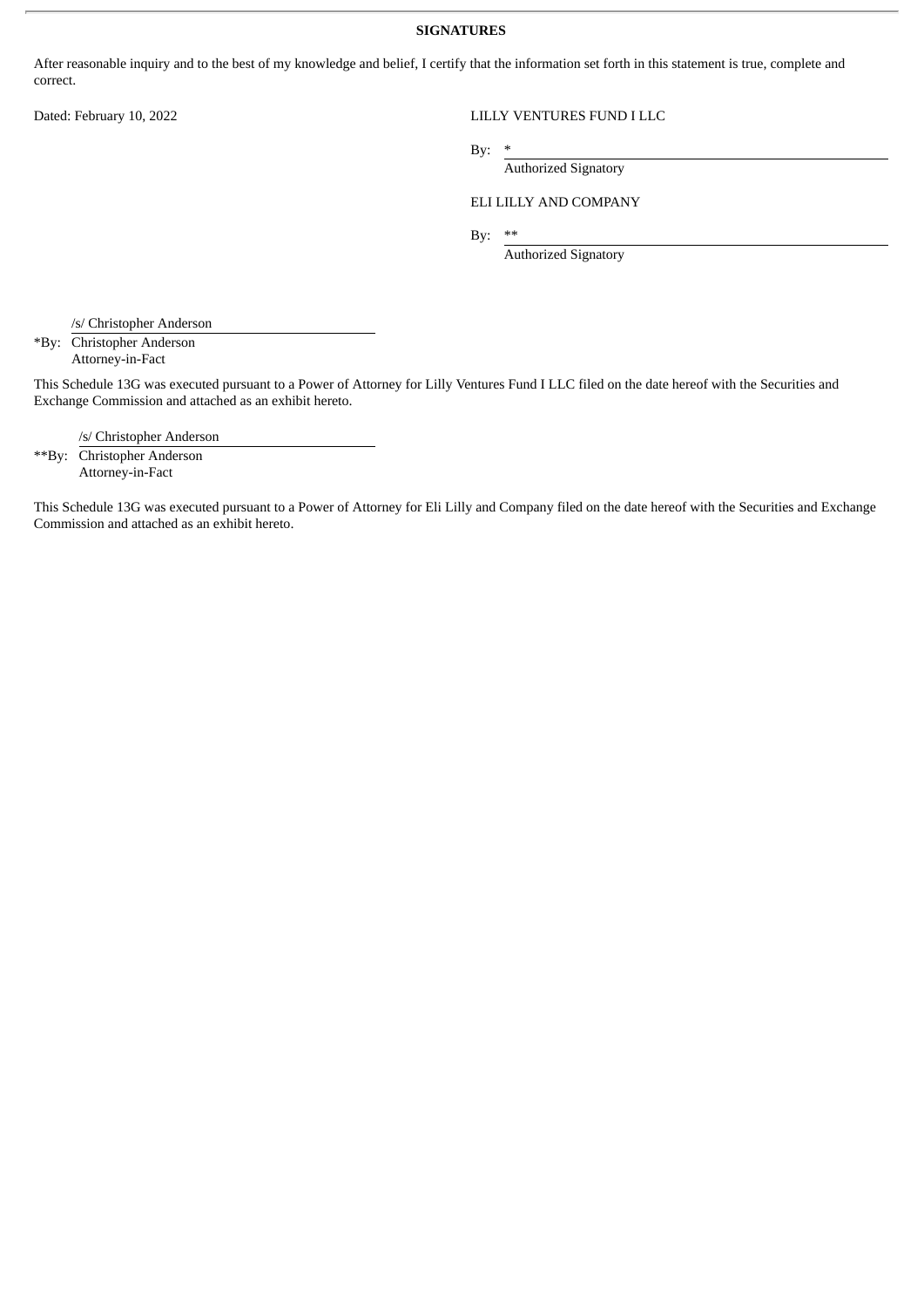#### **Joint Filing Agreement**

IN ACCORDANCE WITH Rule 13d-1(k) under the Securities Exchange Act of 1934, as amended, the undersigned hereby agree to the joint filing on behalf of each of them of a statement on Schedule 13G (including amendments thereto) with respect to the Common Shares, par value \$0.0001 per share, of Surface Oncology, Inc., a Delaware corporation, and that this Joint Filing Agreement be included as an exhibit to such joint filing.

This Joint Filing Agreement may be executed in any number of counterparts, all of which together shall constitute one and the same instrument.

IN WITNESS WHEREOF, the undersigned hereby execute this Joint Filing Agreement as of this 10th day of February 2022.

### LILLY VENTURES FUND I LLC

By:  $*$ 

Authorized Signatory

ELI LILLY AND COMPANY

By: \*\*

Authorized Signatory

/s/ Christopher Anderson

\*By: Christopher Anderson Attorney-in-Fact

This Schedule 13G was executed pursuant to a Power of Attorney for Lilly Ventures Fund I LLC filed on the date hereof with the Securities and Exchange Commission and attached as an exhibit hereto.

/s/ Christopher Anderson

\*\*By: Christopher Anderson Attorney-in-Fact

This Schedule 13G was executed pursuant to a Power of Attorney for Eli Lilly and Company filed on the date hereof with the Securities and Exchange Commission and attached as an exhibit hereto.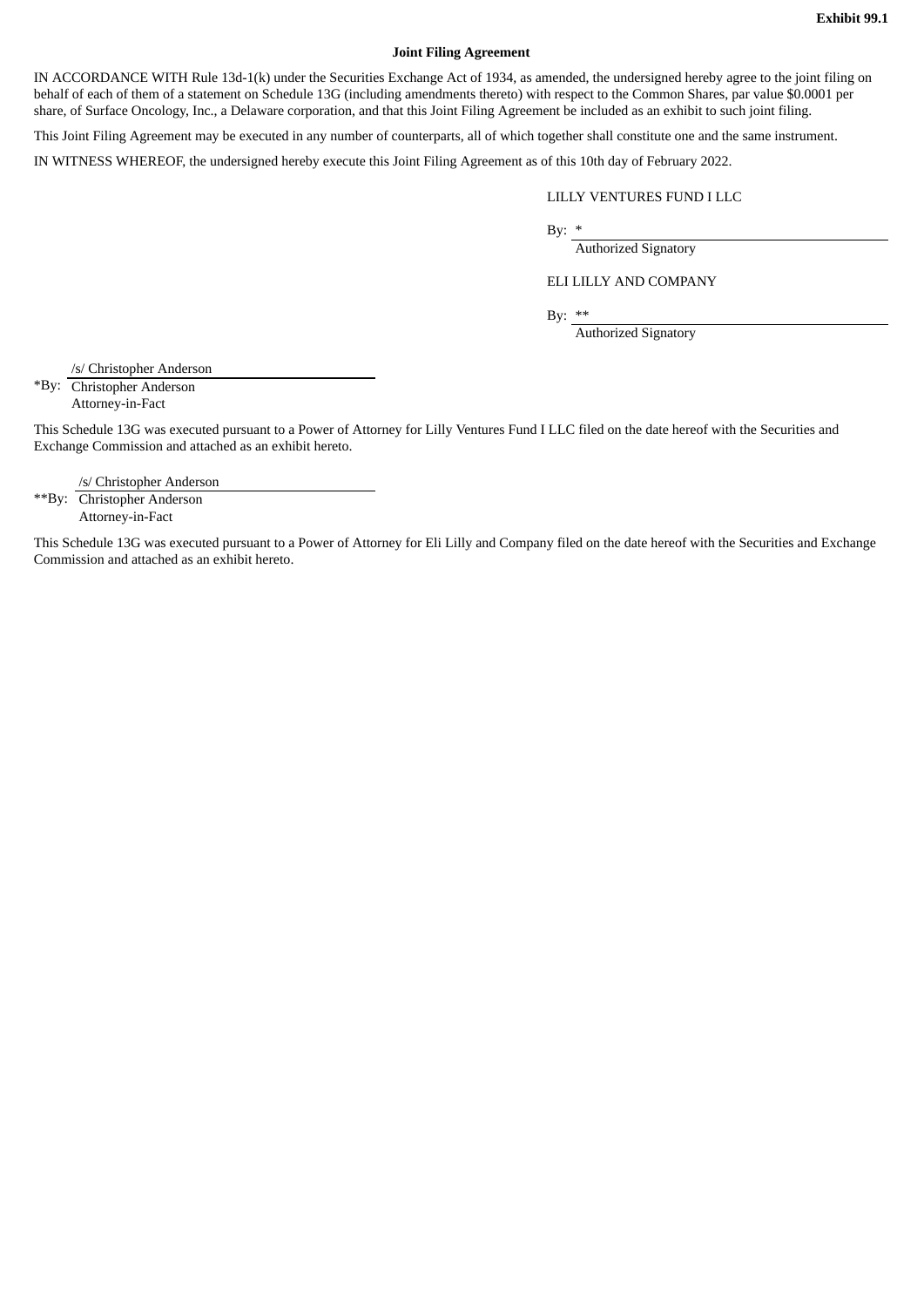#### **Power of Attorney**

The undersigned, LILLY VENTURES FUND I LLC, a Delaware limited liability company (the "Company"), does hereby make, constitute and appoint each of Anat Hakim, Christopher Anderson and Jonathan Groff acting severally, as its true and lawful attorneys-in-fact, for the purpose of, from time to time, executing in its name and on its behalf, whether the Company is acting individually or as representative of others, any and all documents, certificates, instruments, statements, other filings and amendments to the foregoing (collectively, "documents") determined by such person to be necessary or appropriate to comply with ownership or control-person reporting requirements imposed by any United States or non-United States governmental or regulatory authority, including without limitation Forms 3, 4, 5, 13D, 13F, 13G and 13H and any amendments to any of the foregoing as may be required to be filed with the Securities and Exchange Commission, and delivering, furnishing or filing any such documents with the appropriate governmental, regulatory authority or other person, and giving and granting to each such attorney-in-fact power and authority to act in the premises as fully and to all intents and purposes as the Company might or could do if personally present by one of its authorized signatories, hereby ratifying and confirming all that said attorney-in-fact shall lawfully do or cause to be done by virtue hereof. Any such determination by an attorney-in-fact named herein shall be conclusively evidenced by such person's execution, delivery, furnishing or filing of the applicable document.

This power of attorney shall be valid from the date hereof and shall remain in full force and effect until either revoked in writing by the Company, or, in respect of any attorney-in-fact named herein, until such person ceases to be an employee of the Company or one of its affiliates.

IN WITNESS WHEREOF, the undersigned has caused this power of attorney to be executed as of this 10th day of February, 2022.

#### **Lilly Ventures Fund I LLC**

Eli Lilly and Company, its Managing Member

By: /s/ Anat Ashkenazi

Name: Anat Ashkenazi

Title: Senior Vice President and Chief Financial Officer